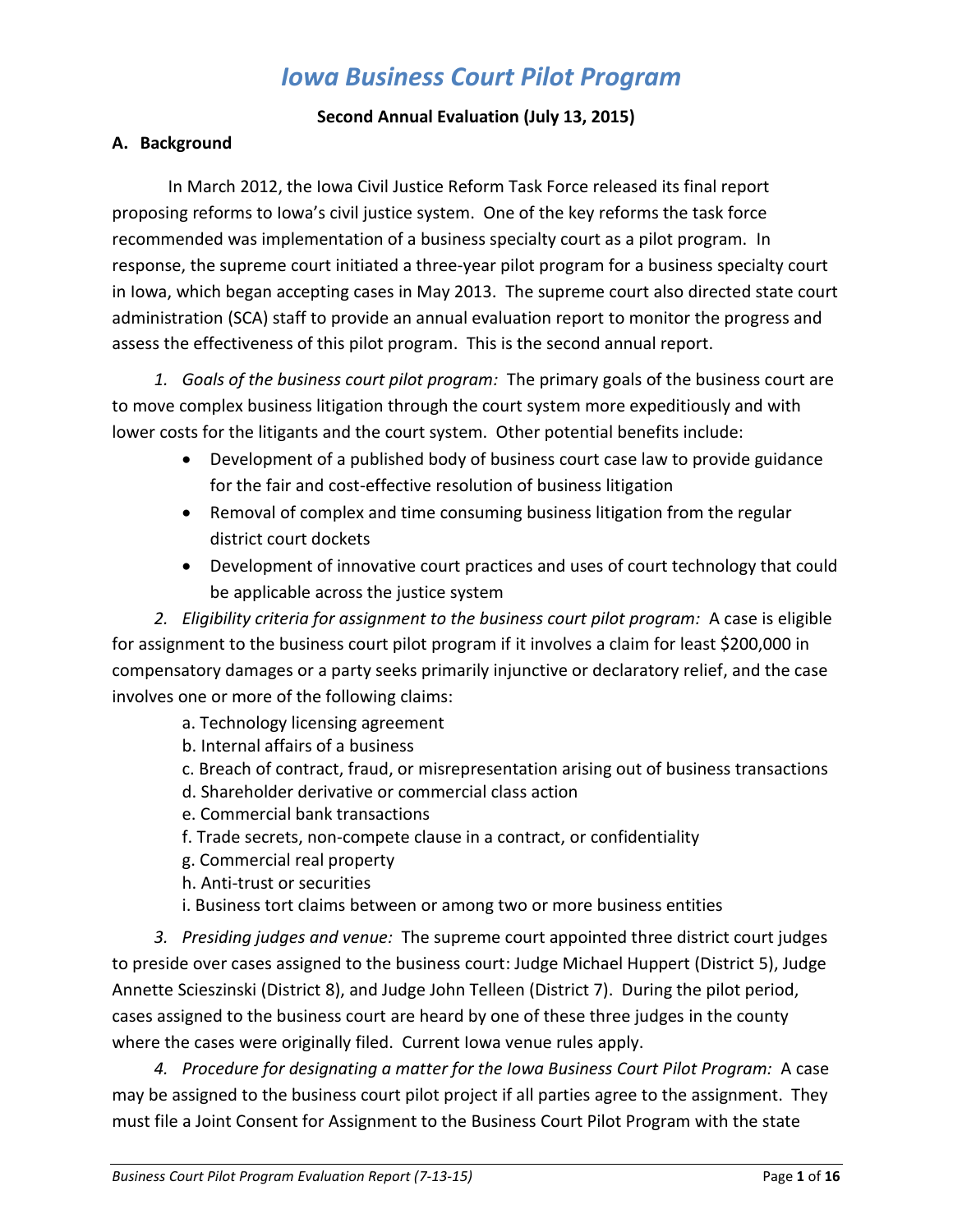court administrator asserting that their case meets the criteria for assignment to the business court (see A.2, above).

If the case meets the eligibility criteria, it will be assigned by the state court administrator to one of the three district court judges appointed to preside over business court cases. Assignments to the three business court judges are generally random, though the state court administrator attempts to maintain a fair distribution of the business court cases among the three judges to prevent unduly burdening any one of the three districts where the three business court judges reside. For each business court case, the state court administrator assigns a primary judge to handle all litigation issues. A second business court judge is assigned to handle settlement negotiations in each case.

#### **B. Eligibility Criteria to Qualify for Assignment to the Business Court**

From May 28, 2013 (when the first case was assigned to the business court) through July 2, 2015 (when the most recent two cases were assigned to the business court), a total of 21 cases were assigned to the business court pilot program. Table 1 shows the number of cases that met the various criteria for assignment to the business court.

| Table 1                                                                                |          |          |       |  |  |  |  |  |  |  |
|----------------------------------------------------------------------------------------|----------|----------|-------|--|--|--|--|--|--|--|
| Eligibility Criteria Met by the Ten Cases Assigned to the Business Court Pilot Program |          |          |       |  |  |  |  |  |  |  |
| Number of cases meeting criteria                                                       |          |          |       |  |  |  |  |  |  |  |
| Must meet at least one threshold criterion:                                            | 1st year | 2nd year | Total |  |  |  |  |  |  |  |
| Damages > \$200,000                                                                    | 8        | 9        | 17    |  |  |  |  |  |  |  |
| Injunctive/declaratory relief                                                          | 5        | 5        | 10    |  |  |  |  |  |  |  |
| AND must meet one or more of these criteria:                                           |          |          |       |  |  |  |  |  |  |  |
| <b>Business tort claims</b>                                                            |          | 8        | 15    |  |  |  |  |  |  |  |
| Internal affairs of a business                                                         | h        | 6        | 12    |  |  |  |  |  |  |  |
| Business transactions-e.g., breach of contract                                         |          | 4        | 11    |  |  |  |  |  |  |  |
| <b>Commercial bank transactions</b>                                                    |          | 2        | 3     |  |  |  |  |  |  |  |
| Trade secrets, non-compete, confidentiality                                            |          | O        |       |  |  |  |  |  |  |  |
| Commercial real property                                                               | O        | 3        | 3     |  |  |  |  |  |  |  |
| Technology licensing agreement                                                         |          |          |       |  |  |  |  |  |  |  |
| Shareholder derivative or commercial class action                                      |          |          |       |  |  |  |  |  |  |  |
| Anti-trust or securities                                                               |          | O        | n     |  |  |  |  |  |  |  |

Of the 21 cases assigned to the business court in the first two years,<sup>1</sup> 17 met the threshold criteria with claims for damages of more than \$200,000, while 10 cases met the threshold criteria by seeking injunctive or declaratory relief. Cases must also meet at least one of several additional criteria to qualify for assignment to the business court. Fifteen cases met an additional criterion because they involved business tort claims, 12 involved a dispute

*Business Court Pilot Program Evaluation Report (7-13-15)* Page 2 of 16

 $\overline{a}$ 

 $^1$  The pilot program began in May 2013. This report includes cases assigned to the business court through July 2, 2015, so the evaluation period includes 26 months. However, we will refer to this period as the "first two years."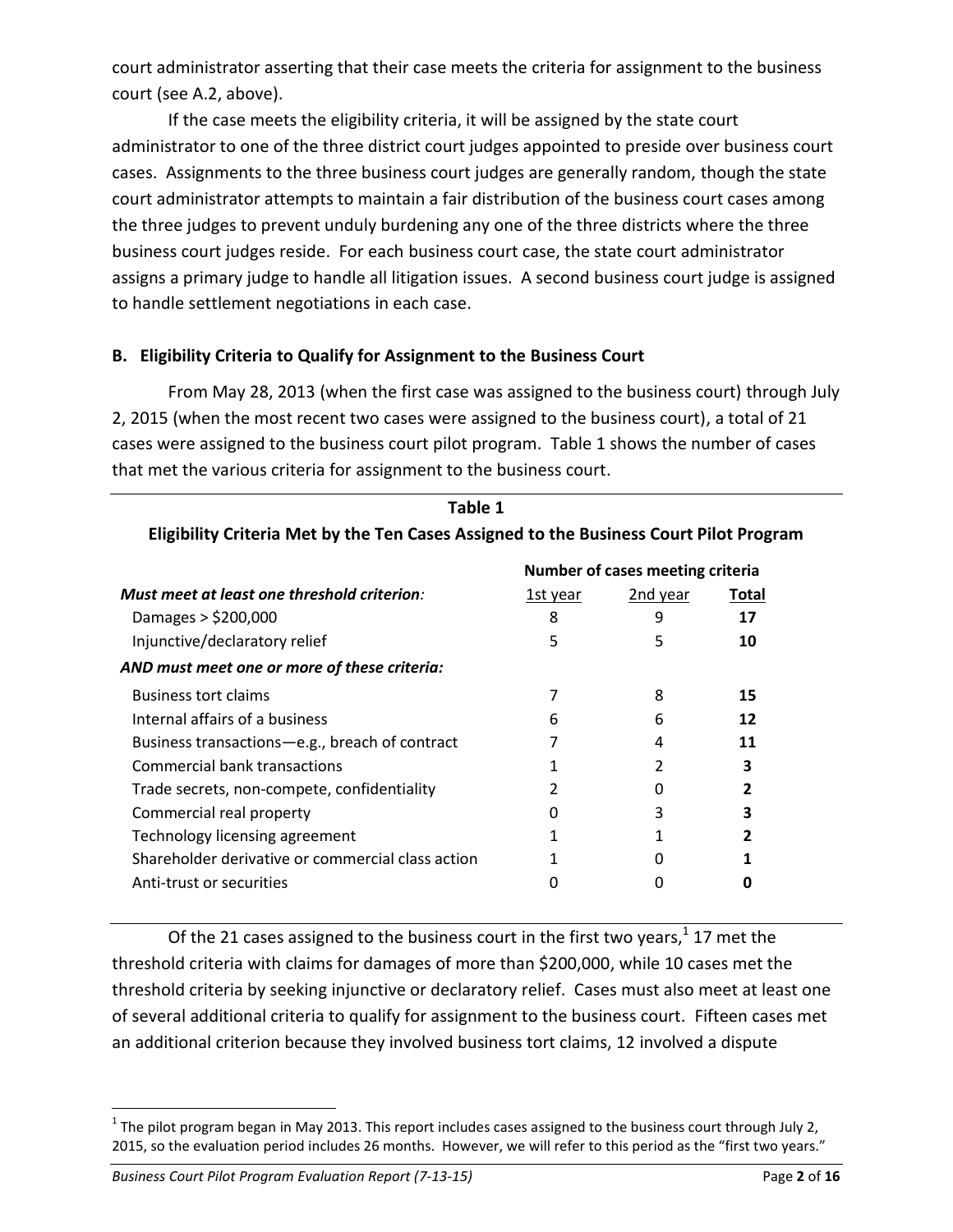regarding the internal affairs of a business, and 11 involved a disputed business transaction (e.g. breach of contract or fraud).

## **C. Characteristics and Current Status of Business Court Cases**

**1. Case Characteristics:**Tables 2 and 3 (below) show the 21 cases assigned to the business court pilot program and the following information about each case:

- a. County and judicial district where the case was originally filed
- b. Primary business court judge assigned to the case
- c. Settlement judge for the business court case
- d. Number of plaintiffs
- e. Number of defendants
- f. Bench trial or jury demand
- g. Date filed in district court
- h. Date Joint Consent for Assignment to Business Court filed
- i. Date currently set for trial

#### **2. Observations about the 21 cases assigned to the business court:**

Table 2 shows the characteristics of the ten cases that have already been resolved (settled or a judgment after trial entered), and Table 3 shows the characteristics of the 11 cases that are still pending in the business court:

#### **Among the 21 cases assigned to the business court:**

- $\circ$  Eight were initially filed in District 5; six in District 8; two each in Districts 1, 3, and 7; and one from District 6.
- o No cases have been assigned to the business court from Districts 2 or 4.
- o Ten cases were assigned to the pilot program during the first year, and 11 cases were assigned during the second year.
- o Plaintiffs in 15 cases filed a jury trial demand, while a bench trial was sought in 6 cases.
- o Each of the three business court judges has been assigned as the primary judge (handling all matters except settlement negotiations) in approximately the same number of cases: seven cases have been assigned to Judge Huppert, seven have been assigned to Judge Telleen, and six have been assigned to Judge Scieszinski.
- o Judges Huppert and Scieszinski shared the primary judge assignment in one case (see endnote to Table 2).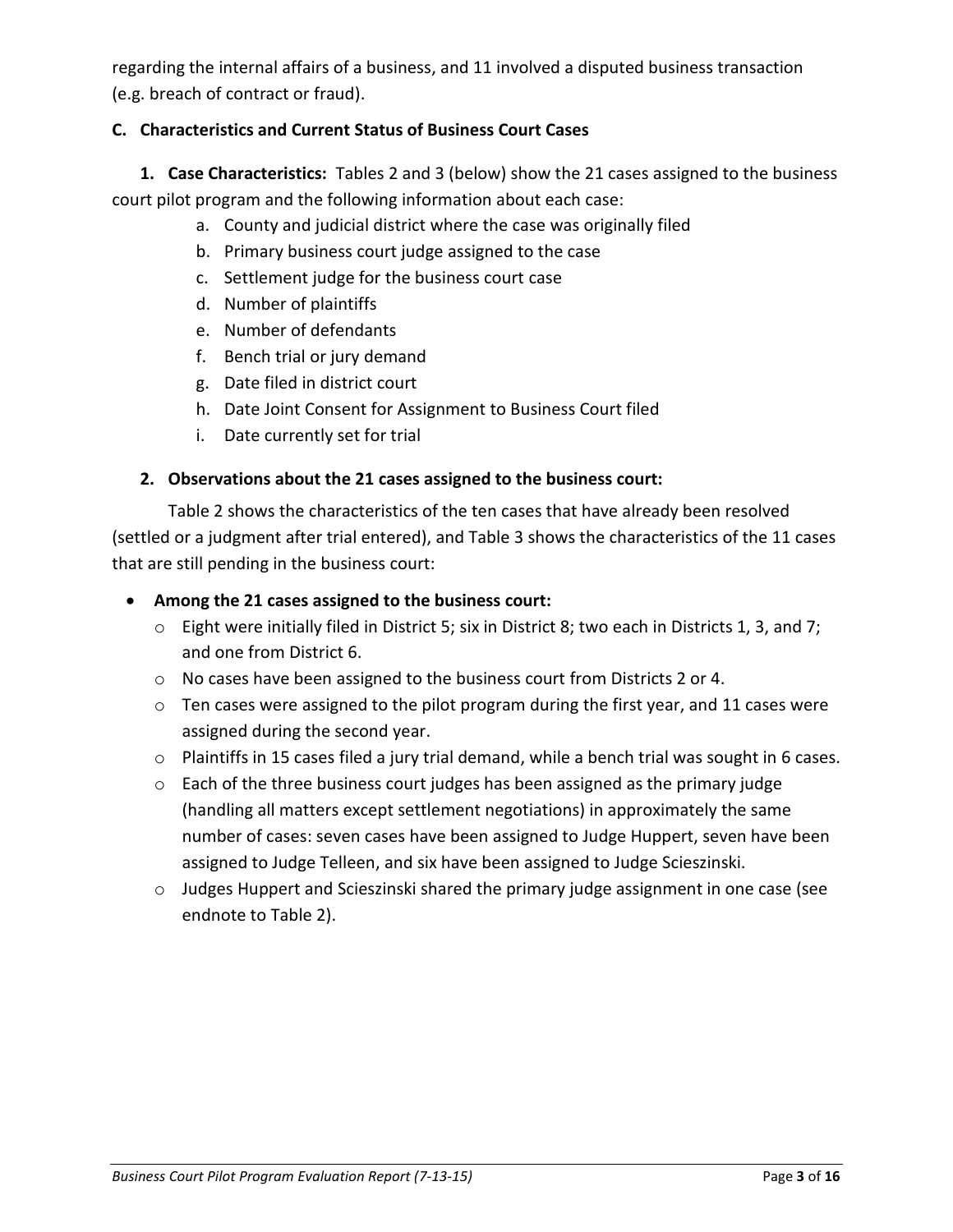|  | Table 2: Ten Cases Concluded by the Business Court (From June 1, 2013 to June 30, 2015) |  |
|--|-----------------------------------------------------------------------------------------|--|
|--|-----------------------------------------------------------------------------------------|--|

| #              | Case title / District<br>Ct Case # (County)                          | <b>Dist</b>    | Pri-mary<br>Judge*      | Settle-<br>ment<br>Judge* | # of<br><b>Pltfs</b> | # of<br><b>Defs</b> | Jury /<br>bench<br>trial | Date<br>filed in<br>Dist Ct | <b>Date</b><br>assign-<br>ed to<br><b>Biz Ct</b> | <b>Date</b><br>set for<br><b>Trial</b> | <b>Date</b><br>settled<br>or<br>closed | Months:<br><b>Biz Ct</b><br>assign-<br>ment to<br>dispo. |
|----------------|----------------------------------------------------------------------|----------------|-------------------------|---------------------------|----------------------|---------------------|--------------------------|-----------------------------|--------------------------------------------------|----------------------------------------|----------------------------------------|----------------------------------------------------------|
| $\mathbf{1}$   | World Food Intern<br>v World Food Proc<br>/ EQEQ087352<br>(Mahaska)  | <b>8A</b>      | Scies-<br>zinski        | <b>Huppert</b>            | $\mathbf{1}$         | $\overline{3}$      | Bench                    | $11$ -Jan-<br>13            | $28 -$<br>May-<br>13                             | $18-$<br>May-<br>15                    | Settled<br>$12$ -Jul-<br>14            | 13.5                                                     |
| $\overline{2}$ | Bartling v LWBJ<br>Financial<br>/LACL124872<br>(Polk)                | 5C             | <b>Huppert</b>          | <b>Telleen</b>            | $\overline{2}$       | $\overline{7}$      | Jury                     | $21 -$<br>Mar-<br>12        | 3-Sep-<br>13                                     | $28 -$<br>Jul-14                       | Settled<br>$14-$<br>July-1             | 10.5                                                     |
| $\overline{3}$ | Gen Motors v<br>Leep Cheverolet<br>/LACE123778<br>(Scott)            | $\overline{7}$ | Scies/<br>Hupp<br>$***$ | <b>Huppert</b>            | $\mathbf{1}$         | $\mathbf{1}$        | Jury                     | $17 -$<br>$Sep-13$          | $27 -$<br>$Sep-13$                               | $20 -$<br>Oct-<br>14                   | Settled<br>$10-$<br>$Oct-14$           | 13                                                       |
| $\overline{4}$ | Rothgeb & Meyers<br>v Axis Group Hldgs<br>/LALA006081 (Lee)          | <b>8B</b>      | <b>Telleen</b>          | Scies-<br>zinski          | $\overline{2}$       | 10                  | Jury                     | $10-$<br>$Oct-12$           | 9-Oct-<br>13                                     | 8-<br>Dec-<br>14                       | Settled<br>$21 -$<br>Aug-14            | 10.5                                                     |
| 5              | WDM School Dist v<br>Weitz Co et al<br>/LACL123417<br>(Polk)         | 5C             | <b>Huppert</b>          | Scies-<br>zinski          | $\mathbf{1}$         | 14                  | Jury                     | 3-Oct-<br>11                | $24 -$<br><b>Oct-13</b>                          | $29 -$<br>Sep-<br>14                   | Settled<br>$23 -$<br>$Sep-14$          | 11                                                       |
| 6              | Flemmer v US Bank<br>/EQCE074673<br>(Polk)                           | 5C             | <b>Telleen</b>          | <b>Huppert</b>            | $\overline{2}$       | $\overline{2}$      | Jury                     | $10$ -Jul-<br>13            | 7-Nov-<br>13                                     | $15-$<br>Sep-<br>14                    | Settled<br>7-Jul-<br>14                | 8                                                        |
| $\overline{7}$ | Mettille et al v<br>Caluzzi<br>/EQCV038275<br>(Dallas)               | 5A             | <b>Huppert</b>          | <b>Telleen</b>            | $\mathbf{1}$         | $\mathbf{1}$        | Bench                    | $25 -$<br>Apr-13            | $11-$<br><b>Dec-13</b>                           | $6-$<br>Aug-<br>14                     | Settled<br>$17$ -Jul-<br>14            | 6.5                                                      |
| 8              | Desert Flour v<br>Timberline Mgt<br>/LACV078149<br>(Linn)            | 6              | <b>Telleen</b>          | Scies-<br>zinski          | $\overline{2}$       | 3                   | Jury                     | 1-Apr-<br>13                | $3$ -Jan-<br>14                                  | $17 -$<br>Jun-<br>14                   | Settled<br>$11-$<br>Apr-14             | 3                                                        |
| $\mathbf{q}$   | Copy Systems Inc v<br>Laser Resourcs et<br>al- /LACL129210<br>(Polk) | 5C             | Scies-<br>zinski        | <b>Huppert</b>            | $\mathbf{1}$         | 3                   | Jury                     | $25 -$<br>Nov-13            | $11 -$<br>Mar-<br>14                             | $16-$<br>Feb-<br>15                    | Settled<br>$14-$<br>$Oct-14$           | $\overline{7}$                                           |
| 10             | Goetsch v Circle G<br>Farms<br>/EQCV015164 (Ida)                     | 3B             | <b>Telleen</b>          | <b>NA</b>                 | 3                    | 4                   | Bench                    | 5-Sep-<br>14                | $12 -$<br>$Sep-14$                               | Trial:<br>$11-$<br>$17 - 14$           | <b>Ruling</b><br>$29 -$<br>$Jan-15$    | 4.5                                                      |

\*Primary judge handles all aspects of a case except settlement negotiations, which are handled by the settlement judge. \*\*Judge Scieszinski handled this case as the primary judge for a couple months, then recused herself when a conflict arose. Judge Huppert was thereafter assigned as the primary judge.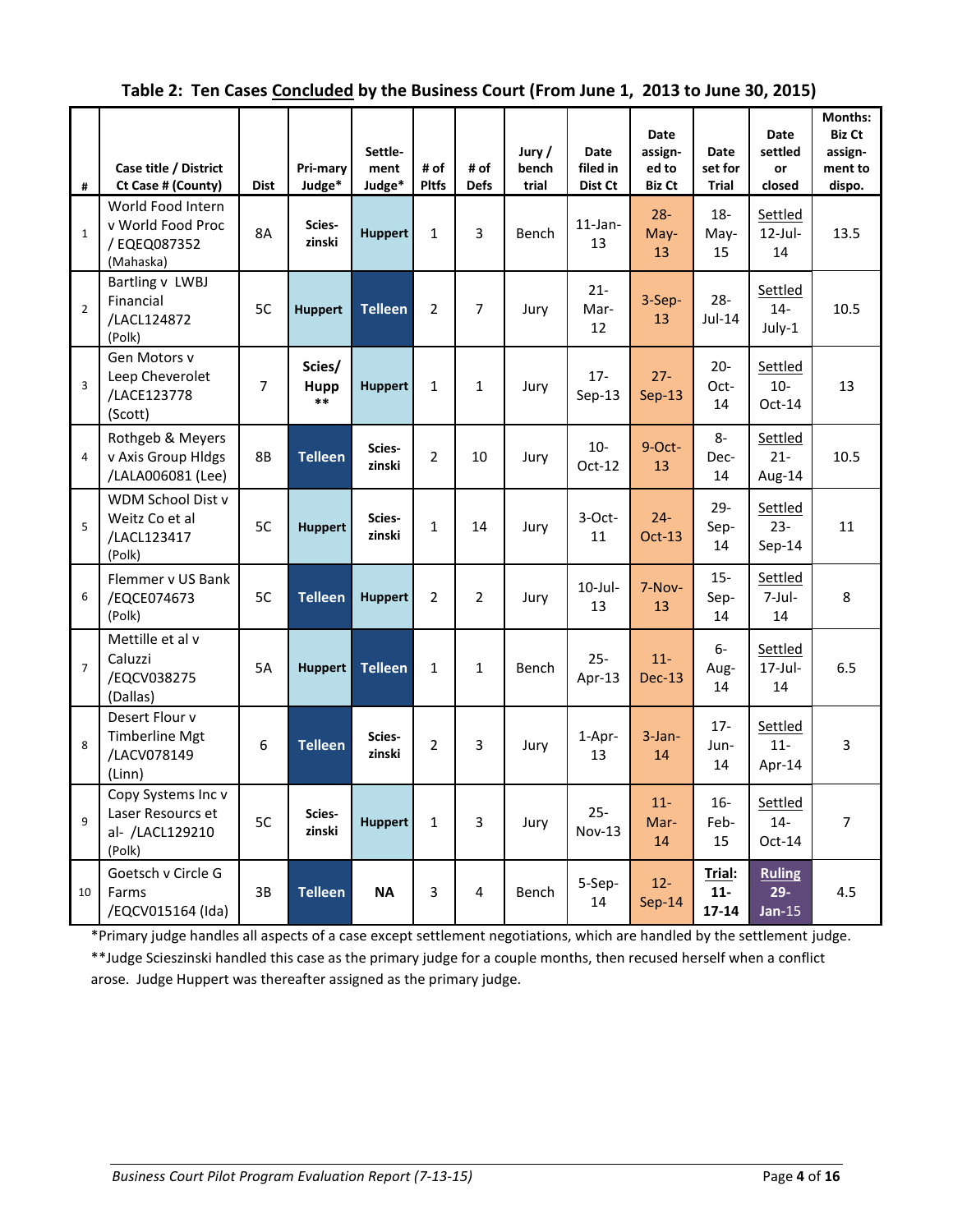| #              | Case title / District Ct<br>Case #                                                | Dist.          | Primary<br>Judge* | Settle-<br>ment<br>Judge*                | # of<br><b>Pltfs</b> | # of<br><b>Defs</b> | Jury/<br><b>Bench</b> | <b>Date</b><br>filed in<br>Dist Ct | <b>Date</b><br>assigned<br>to Biz Ct | <b>Date</b><br>set for<br><b>Trial</b> |
|----------------|-----------------------------------------------------------------------------------|----------------|-------------------|------------------------------------------|----------------------|---------------------|-----------------------|------------------------------------|--------------------------------------|----------------------------------------|
| $\mathbf{1}$   | Estate of Willenborg v<br><b>American Trust</b><br>/ESPR044243 (Dubuque)          | 1A             | Scies-<br>zinski  | <b>Huppert</b>                           | 5                    | 3                   | <b>Bench</b>          | $14-$<br>$Mar-12$                  | $5-Dec-13$                           | 19-Oct-<br>15<br>$(2^{nd})$            |
| $\overline{2}$ | Tai Village v Baccam, et<br>al /EQCE076614 (Polk)                                 | 5C             | <b>Huppert</b>    | <b>Assigned</b><br>to a<br><b>Master</b> | 3                    | 12                  | Bench                 | $2$ -Jun-<br>14                    | $10$ -Dec-<br>14                     |                                        |
| $\overline{3}$ | Matrixx Mgmt v<br><b>Highland Meadows</b><br>/EQCV139151 (Dallas)                 | <b>5A</b>      | <b>Huppert</b>    | <b>Telleen</b>                           | $\mathbf{1}$         | $\mathbf{1}$        | Bench                 | 9-Dec-<br>14                       | $16$ -Jan- $15$                      |                                        |
| 4              | Promat v. FLSmidth et<br>al. /LACV152295<br>(Woodbury)                            | 3B             | <b>Telleen</b>    | <b>NA</b>                                | $\mathbf{1}$         | 3                   | Jury                  | 18-Dec-<br>12                      | 16-Jan-15                            | J Trial:<br><b>Jun 8-</b><br>$12**$    |
| 5              | Shredlage v Scheerer<br>/LALA074975 (Mahaska)                                     | 8A             | Scies-<br>zinski  | <b>Telleen</b>                           | 3                    | $\mathbf{1}$        | Jury                  | $16$ -Jan-<br>15                   | $30-Mar-$<br>15                      |                                        |
| 6              | Meyer v Peoples Savings<br>Bank, et al.<br>/LACV059252 (Grundy)                   | 1B             | <b>Huppert</b>    | <b>Telleen</b>                           | $\mathbf{1}$         | 3                   | Jury                  | 5-Mar-<br>15                       | $10$ -Apr-<br>15                     |                                        |
| $\overline{7}$ | Seaway Bank & Trust v.<br>Layton State Bank /<br>LACV041701 (Clinton)             | $\overline{7}$ | <b>Huppert</b>    | <b>Telleen</b>                           | $\mathbf{1}$         | $\mathbf{1}$        | Jury                  | $15$ -Jan-<br>15                   | 29-Apr-<br>15                        | $11$ -Jul-<br>16                       |
| 8              | Carpenter v.<br>Northwestern Mutual<br>Insur, et al.,<br>/LALA018726 (Louisa)     | 8B             | <b>Telleen</b>    | <b>Huppert</b>                           | $\mathbf{1}$         | 5                   | Jury                  | 16-Sep-<br>13                      | 29-Apr-<br>15                        |                                        |
| $\mathsf{q}$   | Copple et al, v Copple et<br>al., /CVCV047906 (4<br>cases consolidated)<br>(Polk) | 5C             | <b>Telleen</b>    | <b>Huppert</b>                           | 4                    | 4                   | Jury                  | 24-Jun-<br>14                      | $3-May-15$                           |                                        |
| 10             | Dovico et al. v Valley<br>View Swine et al. /<br>LALA105144 (Wapello)             | 8A             | Scies-<br>zinski  | <b>Huppert</b>                           | 41                   | 8                   | Jury                  | 2-Apr-<br>14                       | $2$ -July-15                         | 1-Feb-<br>16                           |
| 11             | Winburn et al., v<br>Hoksbergen et al., /<br>LALA002187 (Powesheik)               | 8A             | Scies-<br>zinski  | <b>Huppert</b>                           | 12                   | 3                   | Jury                  | $16-$<br>May-14                    | $2$ -July-15                         | 1-Feb-<br>16                           |

**Table 3: Eleven Cases Active / Pending in the Business Court (July 2, 2015)**

\*Primary judges handles all aspects of the case except settlement negotiations, which are handled by the assigned settlement judge.

\*\*Still pending on July 2, 2015, due to post-trial motions.

- **Among the Ten cases resolved by the business court** (see Table 2):
	- $\circ$  Nine cases settled without a trial, while one was resolved by a bench trial and ruling.<sup>2</sup>
	- o The time from assignment to the business court to entry of a settlement or judgment ranged from three months (*Desert Flour*) to 13.5 months (*World Food International*).

l

 $^{2}$  Judge Telleen conducted the bench trial and issued the written ruling. Selected written rulings on summary judgment motions and final orders after trial are posted on the Iowa Judicial Branch website

<sup>(</sup>**www.iowacourts.gov**): click "About the Courts," then "Specialty Courts," then "Business Court," then "Rulings and Orders."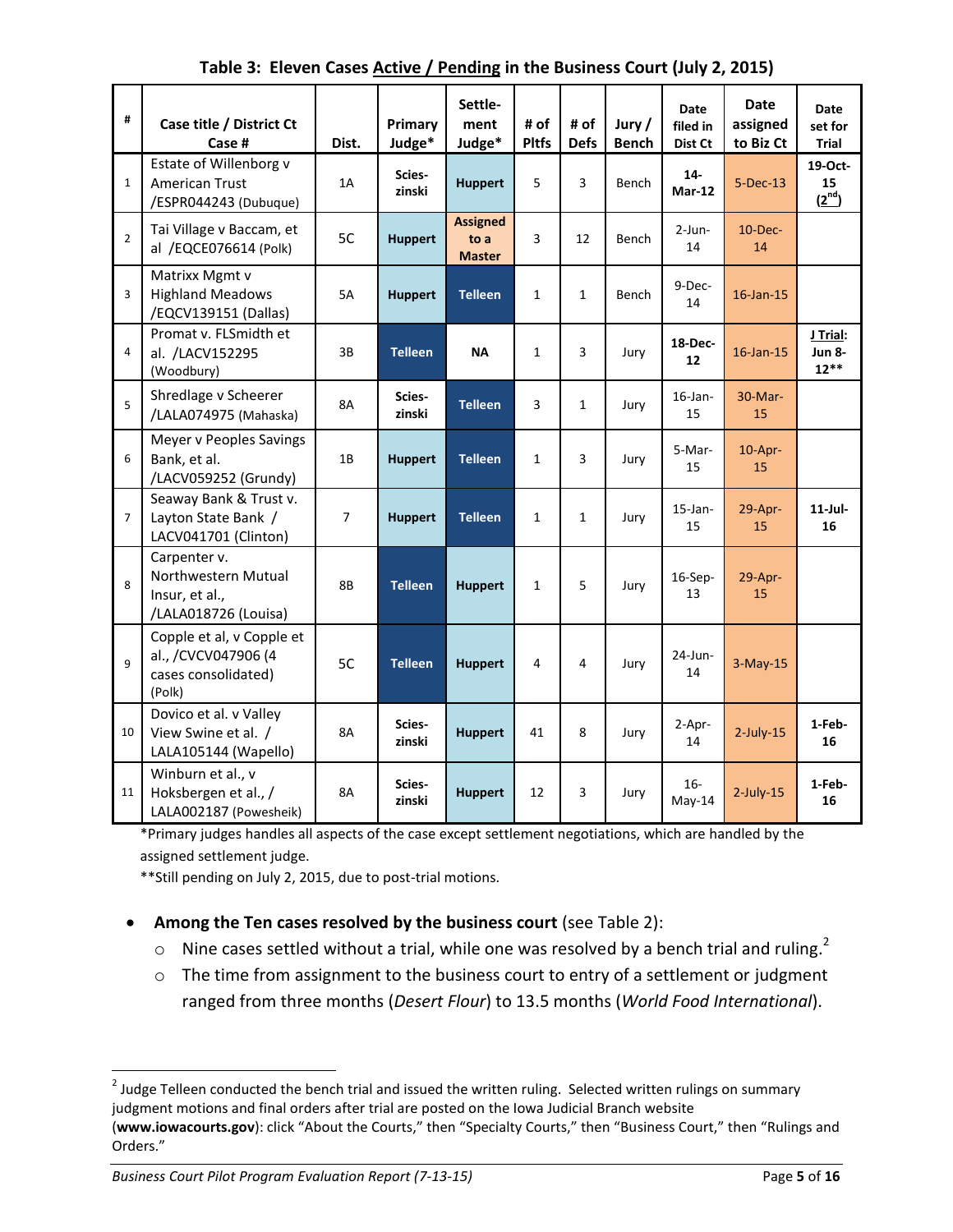- o The *average time* from assignment to the business court docket to case resolution is *8.75 months*.
- o The *Goetsch* case (Ida County) was resolved in the shortest time of any business court case – from filing in the district court to resolution in the business court. It was filed in district court in early September 2014, assigned to the business court two weeks later, tried to the court in November 2014, and a ruling was entered in January 2015 – approximately *five months* after it was filed in the district court and *4.5 months* after it was assigned to the business court.
- o The *Desert Flour* case (Linn County) settled within less than *four months* after its assignment to the business court and slightly over one year after filing in the district court.
- **Among the cases pending in the business court on July 2, 2015** (see Table3):
	- o Two cases recently assigned to the business court (both involving hog confinement businesses as defendants) have the largest number of plaintiffs of any cases assigned to the business court: 41 plaintiffs in *Dovico et al.,* and 12 plaintiffs in *Winburn et al.*
	- o The *Promat* case (Woodbury County) was assigned to the business court in January 2015 and commenced a jury trial in June 2015. The case remains open pending resolution of post-verdict motions.
	- o The *Willenborg* case (Dubuque County) is the oldest case on the business court docket. This estate case was filed in district court in March 2012 -- 20 months before it was assigned to the business court in December 2013. It is scheduled to start a bench trial in October 2015 – *43 months* after it was initially filed in district court and *23 months* after it was assigned to the business court.

## **D. Judges' Time Spent on Business Court Cases**

Prior to the start of the business court pilot program, some chief judges and district court administrators expressed concern that the business court pilot project could impose an undue burden on the three judicial districts where a business court judge resides. To assist in obtaining data to address this concern, the three business court judges agreed to provide weekly reports on the time they spend on each business court case to which they are assigned. Table 4 (below) shows the number of hours the three business court judges have spent on business court cases during the first two years of the pilot program.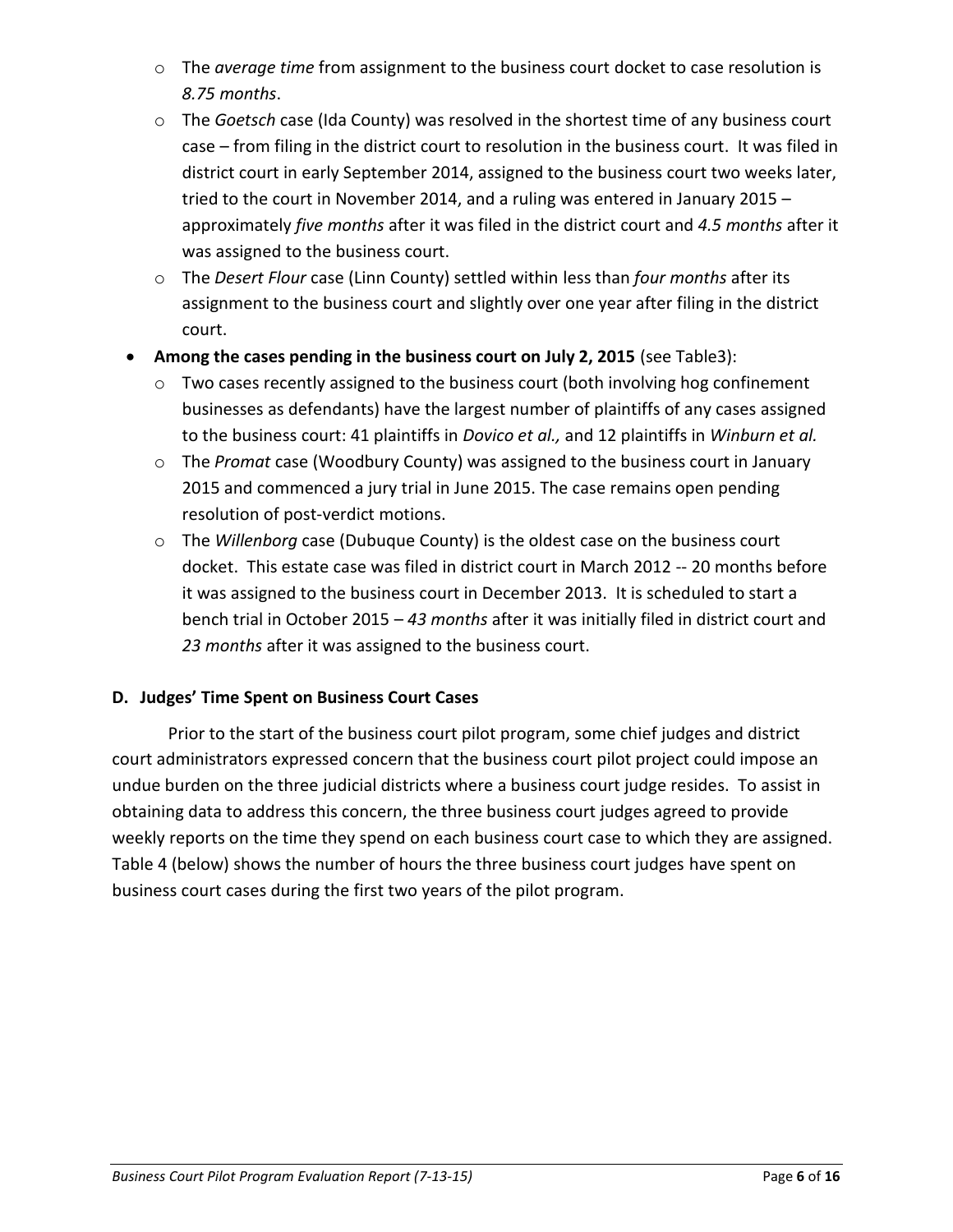|                                                            |                      |                                      |                                                | <b>Total Hours (First 2 Years)</b> |                          |                        |                              |
|------------------------------------------------------------|----------------------|--------------------------------------|------------------------------------------------|------------------------------------|--------------------------|------------------------|------------------------------|
| <b>Business Court Cases</b>                                | Case<br>filed<br>in: | Primary<br>judge/judge's<br>district | <b>Settlement</b><br>judge/judge's<br>district | Hupp-<br>ert<br>(D5)               | Scies-<br>zinski<br>(D8) | <b>Telleen</b><br>(D7) | <b>Total</b><br><b>Hours</b> |
| Estate of Willenborg (DBQ)                                 | D <sub>1</sub>       | Scieszinski                          | <b>Huppert</b>                                 | $\boldsymbol{0}$                   | 107                      | 0                      | 107                          |
| Meyer (Grundy)                                             | D <sub>1</sub>       | <b>Huppert</b>                       | <b>Telleen</b>                                 | $\overline{2}$                     | $\mathbf{0}$             | $\Omega$               | $\overline{2}$               |
| Goetsch (Ida)*                                             | D <sub>3</sub>       | <b>Telleen</b>                       | ΝA                                             | $\mathbf{0}$                       | $\mathbf{0}$             | 113                    | 113                          |
| Promat (Woodbury)                                          | D <sub>3</sub>       | <b>Telleen</b>                       | <b>NA</b>                                      | $\mathbf{0}$                       | $\mathbf{0}$             | 24                     | 24                           |
| Bartling (Polk)*                                           | D <sub>5</sub>       | <b>Huppert</b>                       | <b>Telleen</b>                                 | 14                                 | $\mathbf 0$              | $\mathbf{0}$           | 14                           |
| WDM School Dist (Polk)*                                    | D <sub>5</sub>       | <b>Huppert</b>                       | Scieszinski                                    | 33                                 | $\pmb{0}$                | 0                      | 33                           |
| Flemmer (Polk)*                                            | D <sub>5</sub>       | <b>Telleen</b>                       | <b>Huppert</b>                                 | $\mathbf 0$                        | $\mathbf 0$              | 27                     | 27                           |
| Mettille et al (Dallas)*                                   | D <sub>5</sub>       | <b>Huppert</b>                       | <b>Telleen</b>                                 | 15                                 | $\mathbf 0$              | 46                     | 61                           |
| Copy Systems Inc (Polk)*                                   | D <sub>5</sub>       | Scieszinski                          | <b>Huppert</b>                                 | 46                                 | 10                       | 0                      | 56                           |
| Tai Village (Polk)                                         | D5                   | <b>Huppert</b>                       | <b>NA</b>                                      | $\overline{2}$                     | $\mathbf{0}$             | 0                      | $\overline{2}$               |
| Matrixx Mgmt (Dallas)                                      | D <sub>5</sub>       | <b>Huppert</b>                       | <b>Telleen</b>                                 | 37                                 | $\pmb{0}$                | $\boldsymbol{0}$       | 37                           |
| Copple et al (Polk)                                        | D <sub>5</sub>       | <b>Telleen</b>                       | <b>Huppert</b>                                 | $\pmb{0}$                          | $\pmb{0}$                | $\mathbf{0}$           | 0                            |
| Desert Flour (Linn)*                                       | D <sub>6</sub>       | <b>Telleen</b>                       | Scieszinski                                    | $\mathbf 0$                        | $\mathbf 0$              | 14                     | 14                           |
| Gen Motors (Scott)*                                        | D7                   | Scies/Hupp                           | <b>Huppert</b>                                 | 170                                | 69                       | 0                      | 239                          |
| Seaway Bank (Clinton)                                      | D7                   | <b>Huppert</b>                       | <b>Telleen</b>                                 | 1                                  | $\mathbf{0}$             | 4                      | 5                            |
| World Food (Mahaska)*                                      | D <sub>8</sub>       | Scieszinski                          | <b>Huppert</b>                                 | 28                                 | 68                       | $\mathbf{0}$           | 96                           |
| Rothgeb (Lee)*                                             | D8                   | <b>Telleen</b>                       | Scieszinski                                    | $\boldsymbol{0}$                   | 63                       | 39                     | 102                          |
| Shredlage (Mahaska)                                        | D <sub>8</sub>       | Scieszinski                          | <b>Telleen</b>                                 | $\mathbf 0$                        | 9                        | $\mathbf{0}$           | 9                            |
| Carpenter (Louisa)                                         | D <sub>8</sub>       | <b>Telleen</b>                       | <b>Huppert</b>                                 | $\mathbf{1}$                       | $\mathbf 0$              | $\overline{4}$         | 5                            |
| Dovico et al. (Wapello)                                    | D8                   | Scieszinski                          | <b>Huppert</b>                                 | $\boldsymbol{0}$                   | $\mathbf 0$              | 0                      | 0                            |
| Winburn et al (Powesheik)                                  | D8                   | Scieszinski                          | <b>Huppert</b>                                 | $\mathbf 0$                        | $\Omega$                 | $\Omega$               | $\mathbf{0}$                 |
| (1) Total Hours                                            |                      |                                      |                                                | 348                                | 325                      | 270                    | 942                          |
| (2) Subtotal - Hours spent<br>outside judge's own district |                      |                                      |                                                | 201                                | 186                      | 266                    | 653                          |
| (3) Subtotal - Hours spent<br>within judge's own district  |                      |                                      |                                                | 147                                | 139                      | 4                      | 289                          |
| (4) % of judge's time outside<br>own district              |                      |                                      |                                                | 58%                                | 57%                      | 99%                    | 69%                          |
| (5) FTE judge time spent on<br>cases outside own district* |                      |                                      |                                                | 0.05                               | 0.05                     | 0.07                   | 0.17                         |
| (6) FTE judge time spent on<br>cases within own district*  |                      |                                      |                                                | 0.04                               | 0.04                     | 0.001                  | 0.08                         |
| (7) Total FTE judge time spent<br>on Bus Ct cases          |                      |                                      |                                                | 0.09                               | 0.08                     | 0.07                   | 0.25                         |

#### **Table 4 - Judges' Time on Business Court Cases During the First Two Years**

\*\*For this report, we assume a full-time judge worked 40 hours per week for 48 weeks per year or approximately 3,840 hours during the two years of the pilot program. The 942 hours spent by the three judges on business court cases over the first two years equals **.25** (one-quarter) of a full-time equivalent (**FTE**) judge (942 divided by 3,840); see "Total hours" column, row 7.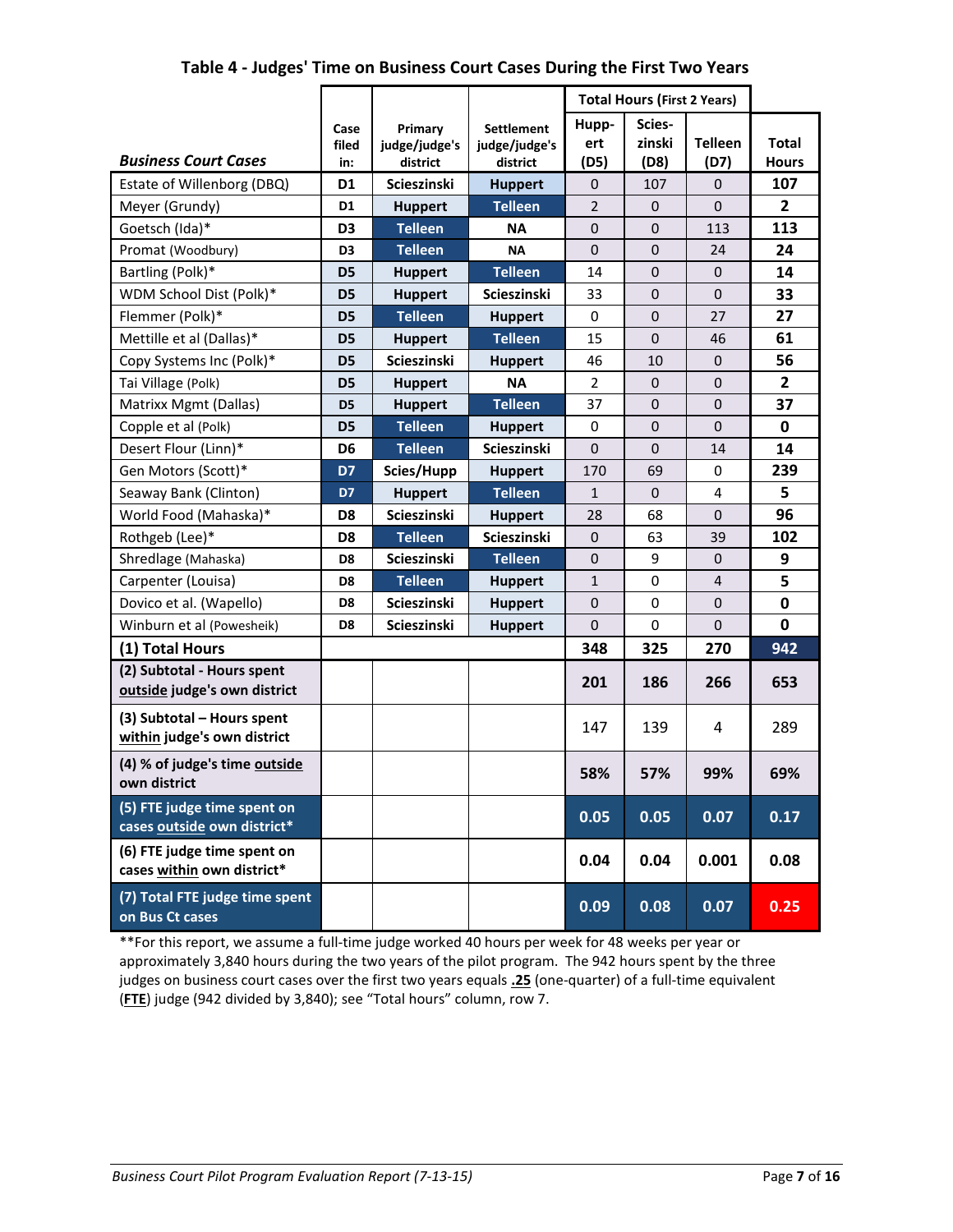#### *Business court judges' time spent on cases outside their own judicial district:*

Table 4 (above) shows the three judges spent a total of 942 hours on all the business court cases in the first two years (see column D, row 1 in the summary section at the bottom). Of those hours, the judges spent 653 hours working on cases outside their own districts (see column D, row 2), which is 69 percent of the total hours they spent on business court cases (see column D, row 4). Judge Telleen spent 99 percent of his business court hours working on cases outside his own district. Judges Huppert (58 percent) and Scieszinski (57 percent) also spent a majority of their business court time working on cases outside their respective districts (see row 4).

While the judges spent a substantial portion of their business court time on cases that were outside their own districts, the overall amount of judicial time devoted to business court cases is relatively small -- as measured by full-time equivalent (FTE) judicial time. (See the second footnote below Table 4 for an explanation of FTE judicial time). Table 4 (row 7, column D) shows that the total time (942 hours) spent by the three judges on business court cases over a two year period equals just *.25 (or 25%) of one FTE judge.* A total of just **.17** (17%) of an FTE judge was devoted to cases outside the judges' respective judicial districts.

|                |                                                                                                      | A              | <b>B</b>       | C              | D              | E     | F              | G                                                                |
|----------------|------------------------------------------------------------------------------------------------------|----------------|----------------|----------------|----------------|-------|----------------|------------------------------------------------------------------|
|                | Bus Ct judge hours contributed by<br>these judges to other districts:                                | D <sub>1</sub> | D <sub>3</sub> | D <sub>5</sub> | D <sub>6</sub> | D7    | D <sub>8</sub> | <b>Total judge</b><br>hours<br>contributed to<br>other districts |
| $\mathbf{1}$   | Huppert (D5)                                                                                         | $\overline{2}$ | $\Omega$       |                | 0              | 171   | 29             | 202                                                              |
| 2              | Telleen (D7)                                                                                         | 0              | 137            | 73             | 14             |       | 43             | 267                                                              |
| 3              | Scieszinski (D8)                                                                                     | 107            | $\Omega$       | 10             | 0              | 69    |                | 186                                                              |
| $\overline{4}$ | Bus Ct judge hours received from<br>judges outside the district<br>(Sum of rows 1 to 3)              | 109            | 137            | 83             | 14             | 240   | 72             | 655                                                              |
| 5              | Bus Ct judge hours contributed<br>to districts outside their own<br>district (Column G, rows 1 to 3) | $\Omega$       | $\Omega$       | 202            | $\Omega$       | 267   | 186            | 655                                                              |
| 6              | <b>NET judge hours gained or lost</b><br>due to business court<br>(Row 4 minus row 5)                | 109            | 137            | $-119$         | 14             | $-27$ | $-114$         | 0                                                                |

**Table 5 - Business Court Judge Time: Net Gain or Loss to Each District** 

Which districts gained or lost judicial work time as a result of the first two years of the business court pilot program? Table 5 addresses this question. Row 4 shows the total number of judicial work hours each district *received* from business court judges from other districts. Row 5 shows the number of work hours each business court judge contributed to cases outside their district. Row 6 shows the *net* hours of judge work time gained or lost due to the work of the three judges on business court cases during the first two years: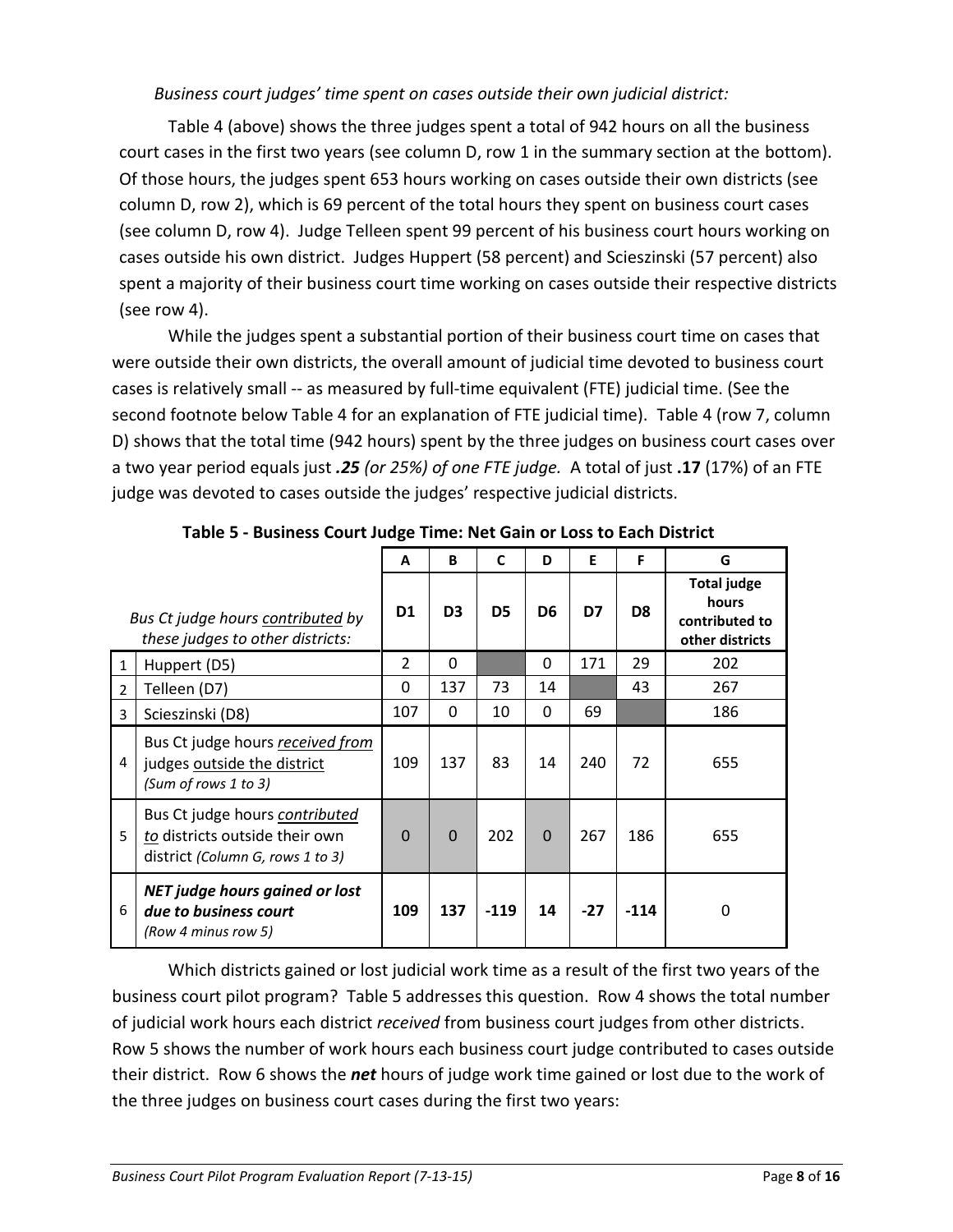- District 1 and 3 realized a gain of 109 and 137 judge hours respectively from the business court judges – since those districts do not have a resident business court judge.
- District 5 experienced a net loss of 119 hours of judge time to other districts, while District 8 experienced a net loss of 114 hours, and District 7 a net loss of 27 hours.

These net losses and gains in judicial work time over a two year period are not substantial. A gain of 137 judicial work hours by District 3 equals about 3.5 weeks of a judge's time. Over two years, similar net gains or losses are likely to occur when districts require the assistance of a judge from another district to cover judicial conflicts in their own districts.

## **E. Attorney Evaluation of the Business Court Pilot Program**

Feedback from attorneys who have handled cases that have been assigned to the business court is an essential component of this evaluation. Since the inception of the business court pilot project in May 2012, ten cases have been resolved through settlement or trial. Upon the conclusion of each business court case, state court administration emailed a three page questionnaire to each named attorney in the case and asked the attorneys to complete the survey and return it to SCA staff by regular mail or email. Thirty attorneys submitted completed surveys. The questionnaire includes four sections (also shown in Table 6, below):

- A. Factors that led the Attorney to Seek Assignment to the Business Court
	- 11 questions that ask about attorneys' expectations for the business court
	- Response ratings: 3= High expectations, 2 = Moderate expectations,  $1 =$  Low expectations,  $0 =$  No expectations
- B. Evaluation of Business Court Performance
	- 11 questions on business court performance pertaining to the objectives of the business court.
	- Response ratings:  $3=$  Strongly agree,  $2=$  Agree,  $1=$  Disagree,  $0=$  Strongly disagree
- C. Evaluation of Other Judicial Qualities
	- 4 questions on the fairness and civility of the primary and settlement judges.
	- Response ratings: 3= Strongly agree, 2 = Agree, 1=Disagree, 0=Strongly disagree
- D. Overall Evaluation
	- 2 questions regarding their overall approval of the business court
	- Response ratings: 3= Strongly agree, 2 = Agree, 1=Disagree, 0=Strongly disagree

Table 6 (below) shows the questions in each of the four sections, the number of responses received on each question, and the *average rating*. A higher average rating (one that is close to 3.0) indicates predominance of "strongly agree" ratings. A low average rating (close to 1.0) indicates a predominance of "disagree" responses.

Note: All thirty respondents did not provide a rating or response to each question because some questions might not have been applicable for each attorney or case. For example only 10 attorneys responded to question B.18 – regarding the judge effectively limiting continuances – because there might not have been any motions for a continuance after the case was assigned to the business court.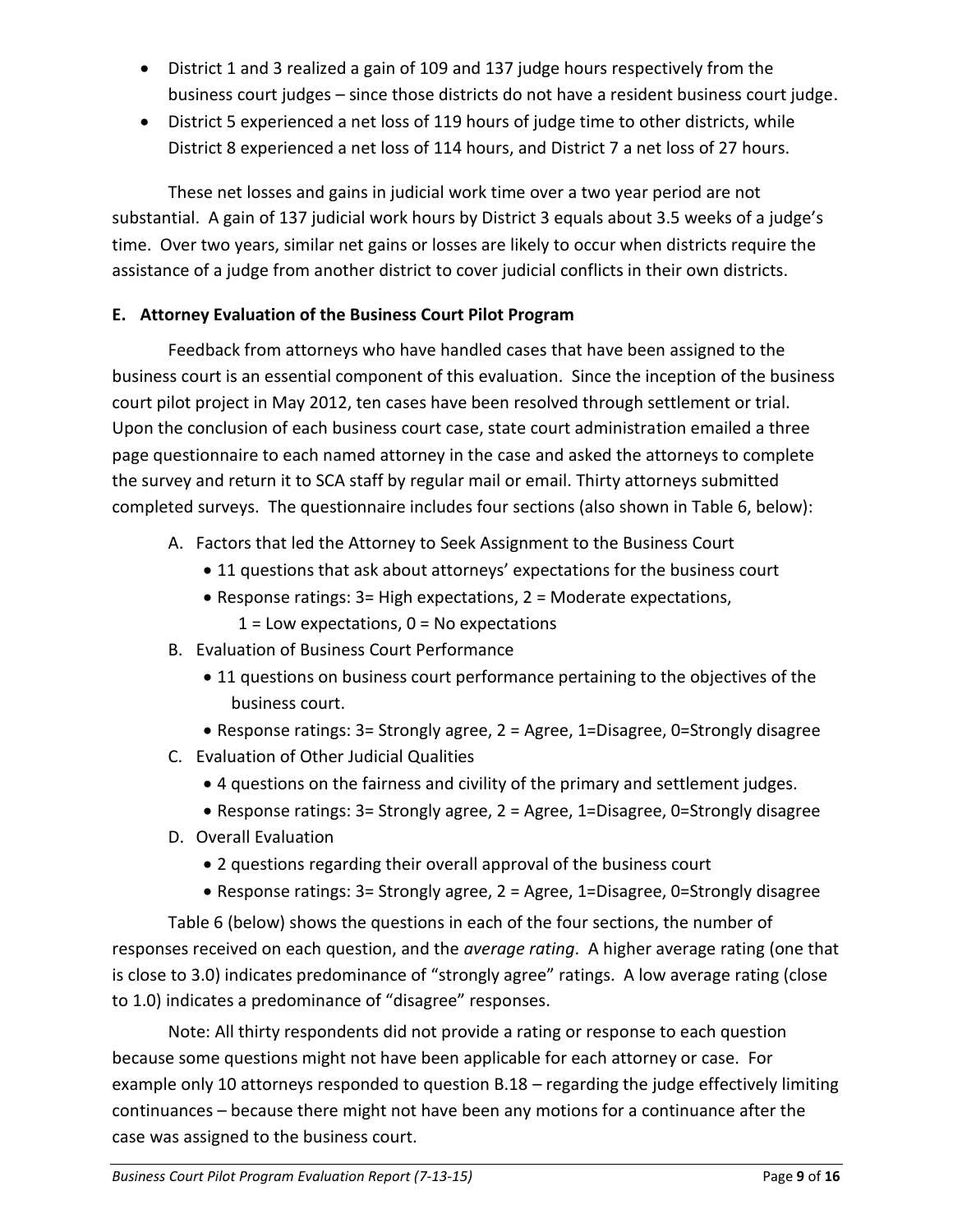| Table 6 - Attorneys' Evaluation of the Business Court Pilot Project |  |  |
|---------------------------------------------------------------------|--|--|
|---------------------------------------------------------------------|--|--|

| A. FACTORS THAT LED ME TO SEEK ASSIGNMENT TO THE BUSINESS COURT                                                                                                        |                |                             |
|------------------------------------------------------------------------------------------------------------------------------------------------------------------------|----------------|-----------------------------|
| $3$ = High expectation, $2$ = Moderate expectation, $1$ = Low expectation, $0$ = No expect.                                                                            | Respon-        | <b>Avg</b>                  |
| I expected that the business court would be more likely than the regular district court to:                                                                            | ses            | <b>Rating</b>               |
| Assign one judge to handle all aspects of the case (except settlement negotiations).<br>1.                                                                             | 30             | 2.7                         |
| Provide a judge with experience in managing complex cases.<br>2.                                                                                                       | 30             | 2.8                         |
| 3.<br>Provide a judge with expertise in relevant business law issues.                                                                                                  | 30             | 2.7                         |
| Be flexible in developing a case management plan.<br>4.                                                                                                                | 30             | 2.6                         |
| 5.<br>Effectively manage discovery-related issues.                                                                                                                     | 30             | 2.4                         |
| Limit the number of continuances.<br>6.                                                                                                                                | 30             | 1.8                         |
| Employ an effective strategy for settling the case.<br>7.                                                                                                              | 30             | 1.4                         |
| Employ video or telephone conferencing to reduce attorney time and costs.<br>8.                                                                                        | 30             | 1.5                         |
| Effectively manage the trial.<br>9.                                                                                                                                    | 30             | 2.5                         |
| Reduce delays in bringing our case to trial or settlement.<br>10.                                                                                                      | 30             | 2.3                         |
| 11. Achieve a resolution of our case at a lower overall cost (work time and expenses).                                                                                 | 30             | 1.6                         |
| <b>B. EVALUATION OF BUSINESS COURT PERFORMANCE</b>                                                                                                                     |                |                             |
| $3$ = Strongly agree, 2= Agree, 1 = Disagree, 0 = Strongly disagree, NA = Not applicable                                                                               | Respon-        | <b>Avg</b>                  |
| The business court achieved the goal of:                                                                                                                               | ses            | <b>Rating</b>               |
| 13. Assigning a single judge to manage all aspects of the case (except settlement negotiations).                                                                       | 29             | 2.9                         |
| 14. Providing a judge with experience in managing complex business cases.                                                                                              | 27             | 2.8                         |
| Providing a judge with expertise in relevant business law issues.<br>15.                                                                                               | 26             | 2.5                         |
| 16. Providing a judge who was flexible in developing a case management plan.                                                                                           | 27             | 2.8                         |
| Providing a judge who effectively handled discovery-related issues.<br>17.                                                                                             | 18             | 2.8                         |
| Providing a judge who effectively limited the number of continuances.<br>18.                                                                                           | 12             | 2.7                         |
| Providing a judge who employed an effective strategy for settling the case.<br>19.                                                                                     | 15             | 2.5                         |
| 20. Providing a judge who effectively used tele-video conferencing to reduce attorney time and costs                                                                   | 15             | 2.3                         |
| Providing a judge who effectively managed the trial.<br>21.                                                                                                            | 10             | 2.6                         |
| 22. Bringing our case to trial or settlement in less time than it probably would have required through                                                                 |                |                             |
| the regular district court process.                                                                                                                                    | 25             | 2.5                         |
| 23. Bringing the case to a resolution at a lower overall cost (work time and expenses) than it probably<br>would have cost through the regular district court process. | 25             | 2.3                         |
| C. EVALUATION OF OTHER JUDICIAL QUALITIES                                                                                                                              |                |                             |
| $3$ = Strongly agree, 2= Agree, 1 = Disagree, 0 = Strongly disagree, NA = Not applicable                                                                               | Respon-<br>ses | <b>Avg</b><br><b>Rating</b> |
| 25. The primary judge displayed civility toward all parties in this case.                                                                                              | 29             | 3.0                         |
| The primary judge displayed fairness toward all parties in this case.<br>26.                                                                                           | 29             | 3.0                         |
| The settlement judge displayed civility toward all parties in this case.<br>27.                                                                                        | 15             | 2.8                         |
| 28. The settlement judge displayed fairness toward all parties in the case.                                                                                            | 15             | 2.9                         |
| <b>D. OVERALL EVALUATION</b>                                                                                                                                           |                |                             |
| <b>3</b> = Strongly agree, <b>2</b> = Agree, <b>1</b> = Disagree, <b>0</b> = Strongly disagree                                                                         | Respon-<br>ses | <b>Avg</b><br><b>Rating</b> |
| 29. The business court should become a permanent component of the lowa court system.                                                                                   | 30             | 2.9                         |

30. I will seek assignment of qualifying cases to the business court in the future. **30 2.8**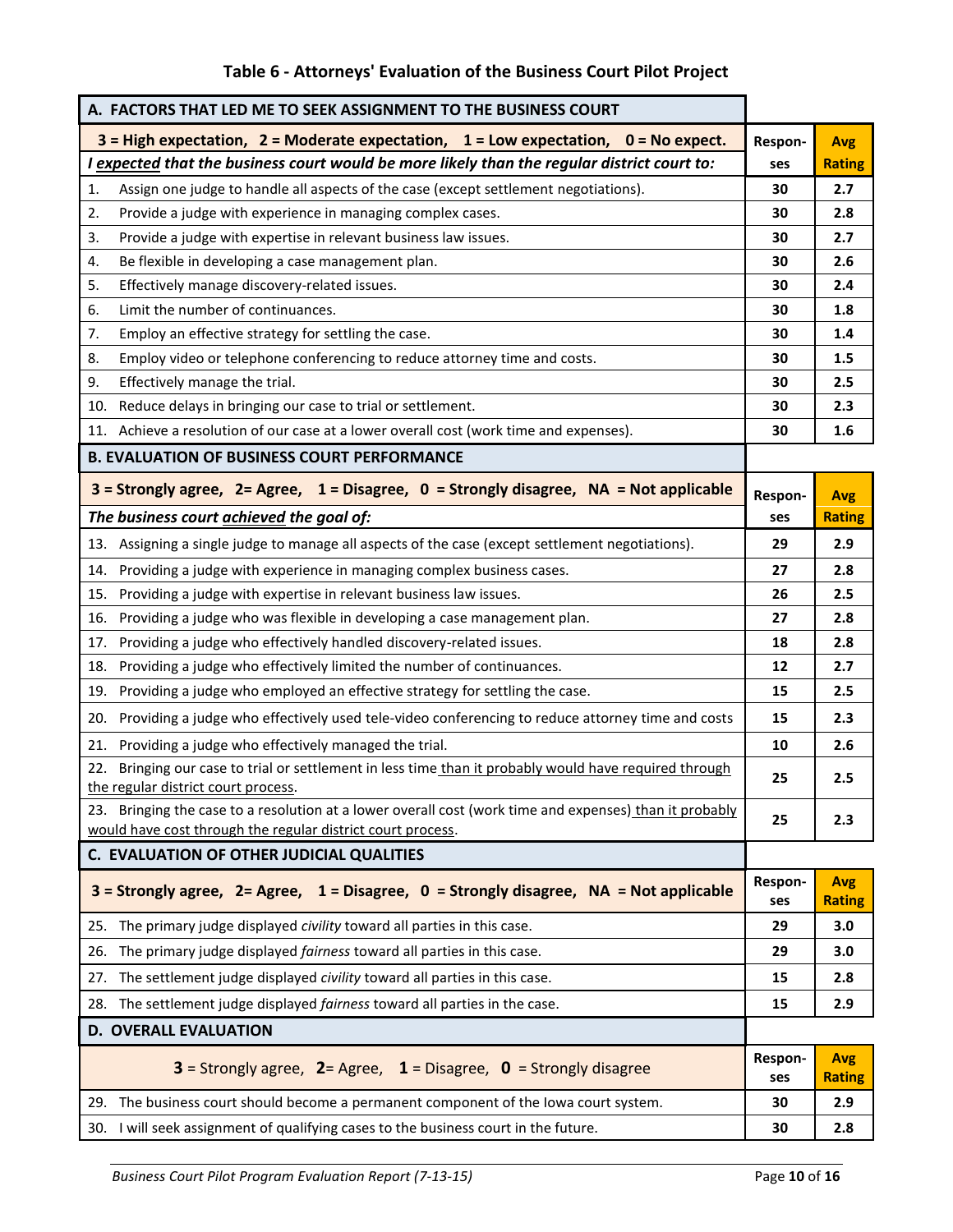#### *Attorneys' Expectations for the Business Court*

Section A in Table 6 provides an assessment of what attorneys expected from the business court. They generally expressed high expectations (average rating of 2.5 or higher) that the business court would offer:

- o One judge to handle all aspects of the case, excluding settlement negotiations.
- o A judge with experience in managing complex cases.
- o A judge with expertise in relevant business law issues.
- $\circ$  A judge who would be flexible in developing a case management plan.
- o A judge who would effectively manage the trial.

Attorneys generally had lower expectations (average rating of less than 2.0) regarding the likelihood that the business court would:

- o Employ an effective strategy for settling the case.
- o Limit the number of continuances.
- $\circ$  Achieve a resolution of the case at a lower overall cost in work time and expenses.

## *Attorneys' Evaluation of Business Court Performance*

The responding attorneys *strongly agreed* (average rating of 2.5 or higher) that the business court achieved nine of the eleven performance goals:

- o Assigning one judge to handle almost all aspects of the case.
- o Providing a judge with experience in managing complex cases.
- o Providing a judge with expertise in relevant business law issues.
- o Providing a judge who was flexible in developing a case management plan for the case.
- o Providing a judge who effectively handled discovery-related issues.
- o Providing a judge who effectively limited the number of continuances.
- $\circ$  Providing a judge who employed an effective strategy for settling the case.
- o Providing a judge who effectively managed the trial.
- $\circ$  Bringing their case to a resolution at an overall lower cost than would have occurred in the regular district court.

They also tended to agree (average rating of 2.3) that the business court:

- $\circ$  Brought their case to a resolution at an overall lower cost than would have occurred in the regular district court.
- $\circ$  Effectively used tele-video conferencing to reduce attorney time and costs.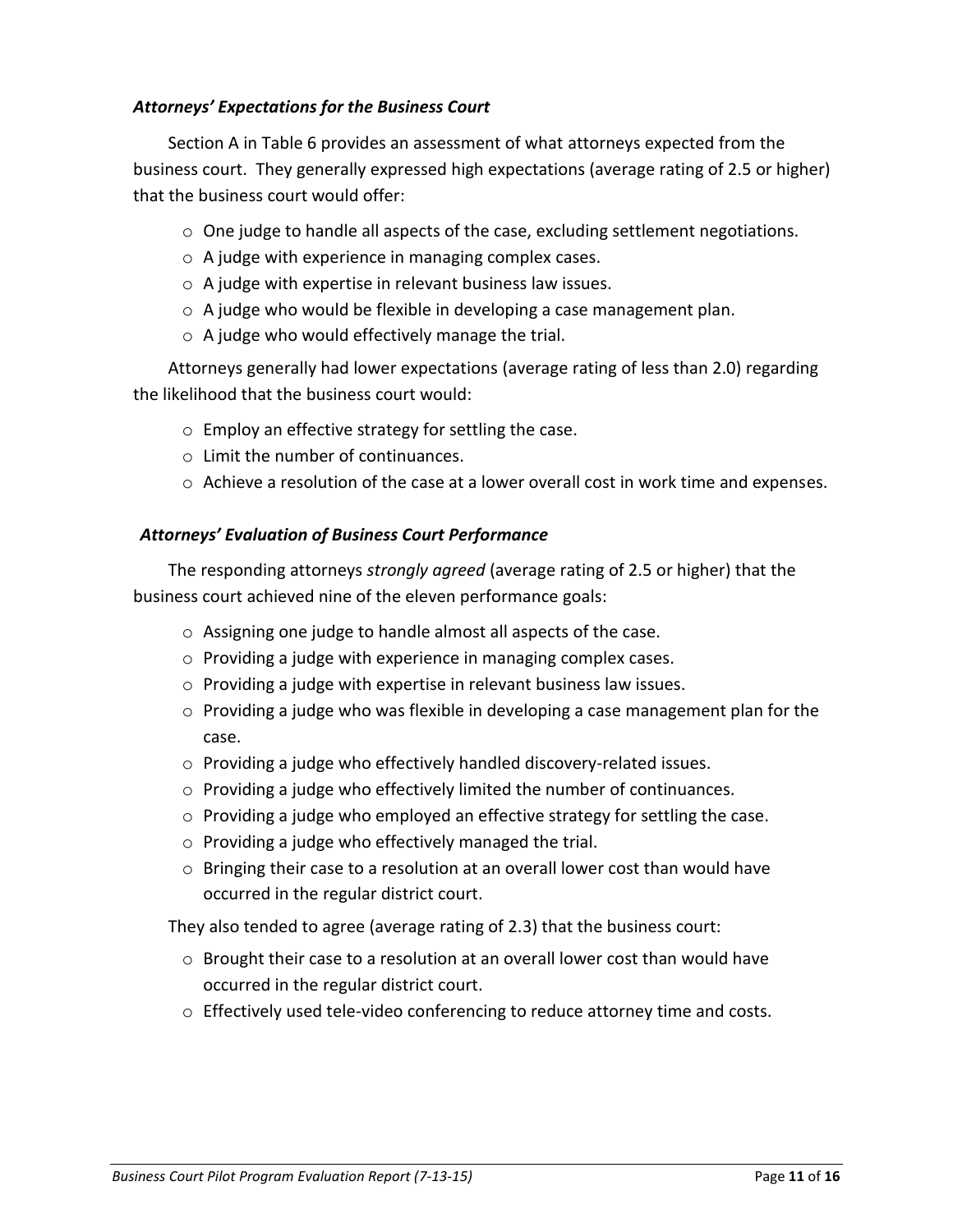#### *Attorneys' Evaluation of Other Judicial Qualities*

Twenty-nine attorneys *strongly agreed* that the *primary* judge in their case displayed civility (average rating  $= 3.0$ ) and fairness (average rating  $= 3.0$ ). Only about half as many attorneys (15 respondents) provided ratings on the fairness and civility of the *settlement* judge in their case. The number of respondents is small on these issues because, among the ten closed cases (the ones in which attorneys were sent questionnaires): (1) a settlement judge was not assigned in two cases (*Goetsch* and *Promat*) because the attorneys indicated they were ready for trial, and (2) in four of the cases (*Bartling, WDM Schools, Flemmer,* and *Desert Flour*) the assigned settlement judge did not become involved in each case. (See Table 4 for data on the number of hours reported by the primary and settlement judges.) The ratings of the settlement judges by these 15 attorneys were also very positive: average rating of 2.8 on fairness and 2.9 on civility.

## *Attorneys' Overall Evaluation of the Business Court*

This section of the questionnaire includes just two statements to which attorneys are asked to respond "3 = Strongly agree" – or on the other end of the spectrum  $-$  "0 = Strongly disagree." On the statement "The business court should become a permanent component of the Iowa court system" – 30 attorneys responded with an average rating of 2.9. On the statement "I will seek assignment of qualifying cases to the business court in the future," 30 attorneys responded with an average rating of 2.8. Although some of the average ratings discussed earlier on the business court's performance suggest there are probably areas that require improvement, the overall assessment is strongly supportive of the business court. The 30 attorneys clearly wish to see the business court become a permanent component of the civil litigation system in Iowa.

#### **F. Views of the Business Court Judges on the First Two Years of the Pilot Program**

State court administration staff asked the three business court judges to respond to six questions as a means of evaluating the policies and practices of the business court pilot program. Their responses are included below.

# *Question 1: What feature(s) or practice(s) of the business court have worked well -- or have worked better than expected?*

*Judge Scieszinski:* The scheduling collaboration between districts (district of case vis-avis district of Business Court judge) has worked smoothly, given the court administrators' and chief judges' support for the pilot project. The work load of the Business Court has been easier to manage than I anticipated, due to the modest case volume and case progression (lack of trials).

*Judge Huppert:* The opt-in process appears to be working very smoothly. The routine appointment of a settlement judge is a practice I would strongly recommend continue going forward, as it is a feature not generally available in civil litigation and would help differentiate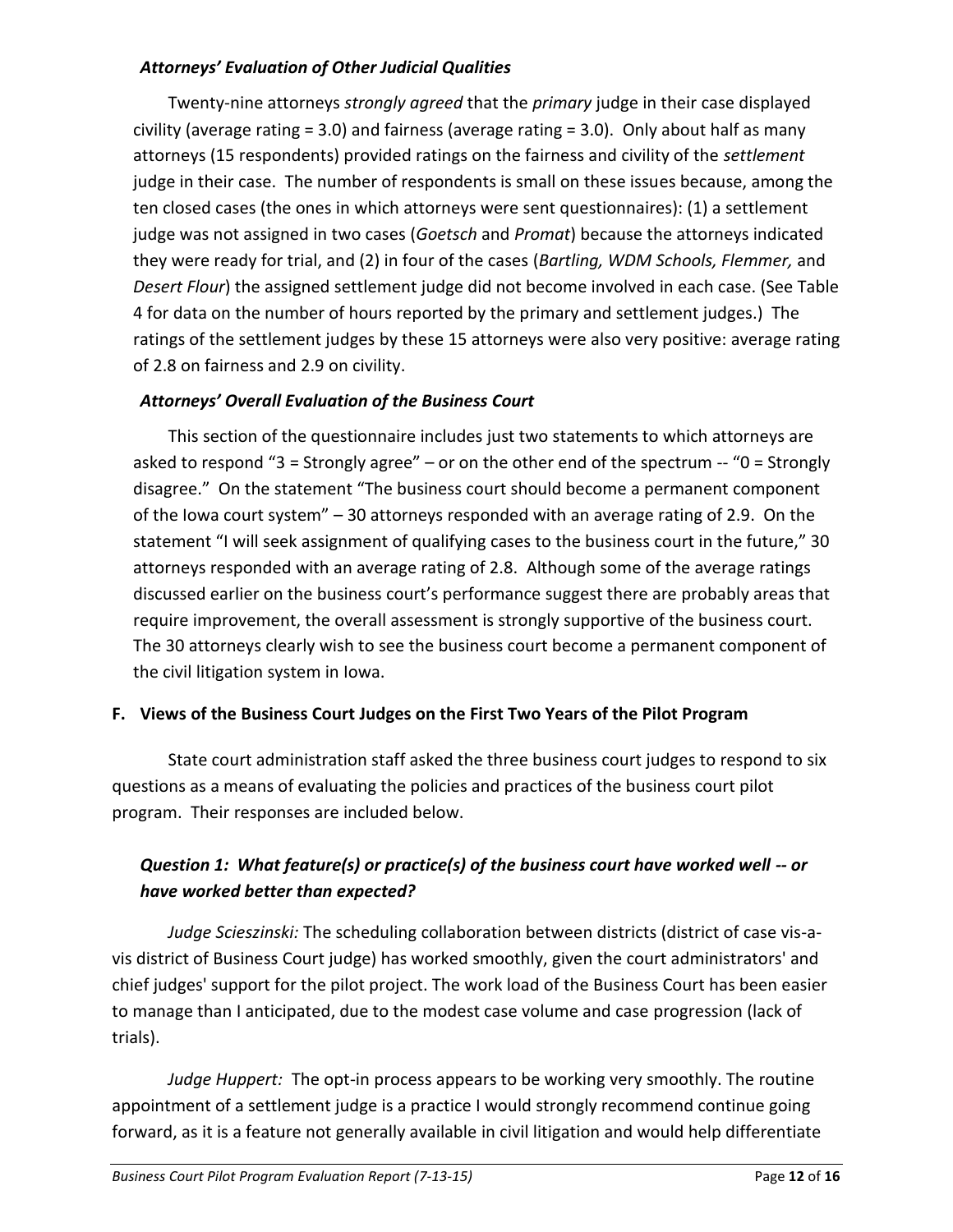the BC program from both litigation generally and other ADR options like arbitration. CourtCall has also been a very valuable option, especially when litigants/counsel and the court are located far from each other.

## *Judge Telleen:*

a) Experienced/quality judge (modesty aside);

b) Early judge involvement in each case;

c) Prompt scheduling of motions/trials;

d) Tailoring the schedule to meet the unique needs of each case;

e) Somewhat more informal contact with the Court (e.g. direct email communication) regarding scheduling issues;

f) Very involved settlement conference judge willing to devote the time needed to resolve a complex case. In this regard, I definitely recommend we appoint a settlement judge for each case.

# *Question 2: What feature(s) or practice(s) of the business court have not worked well -- or not as well as you had expected?*

*Judge Scieszinski:* It has been awkward not to have someone organize us, and while we haven't needed much organization and we three judges communicate well with one another, it feels like we're floating around with little direction or challenge.

*Judge Huppert:* As I have stated before, I think the selection criteria for the BC program should be enhanced to allow other more complex litigation (business and non-business) to be included so as to afford litigants access to the program. The benefits of the Business Court would appear to be equally advantageous to other types of complex litigation.

I continue to wonder whether the opt-in process should continue to be voluntary, as it seems that one party or attorney may simply want to veto the decision based on unjustified grounds, such as the requesting party would have some sort of advantage with the court if the case went into the BC program. The decision could be delegated to the chief judge in each district to provide some sort of screening process to identify those cases that should be in the program.

*Judge Telleen:* I have no significant criticisms. There have, of course, been a few small bumps in the road. Sometimes a local judge will not realize the case has been assigned to business court and issue an order or rule on a motion without realizing it is a business court case. The business court judges have to remember to periodically check the docket on our various cases to see if anything requiring attention has been filed, but for the most part, the clerks have been good about alerting me if a motion has been filed. I would also suggest that Court Administration in each district automatically request EDMS access for us after the case is assigned to business court.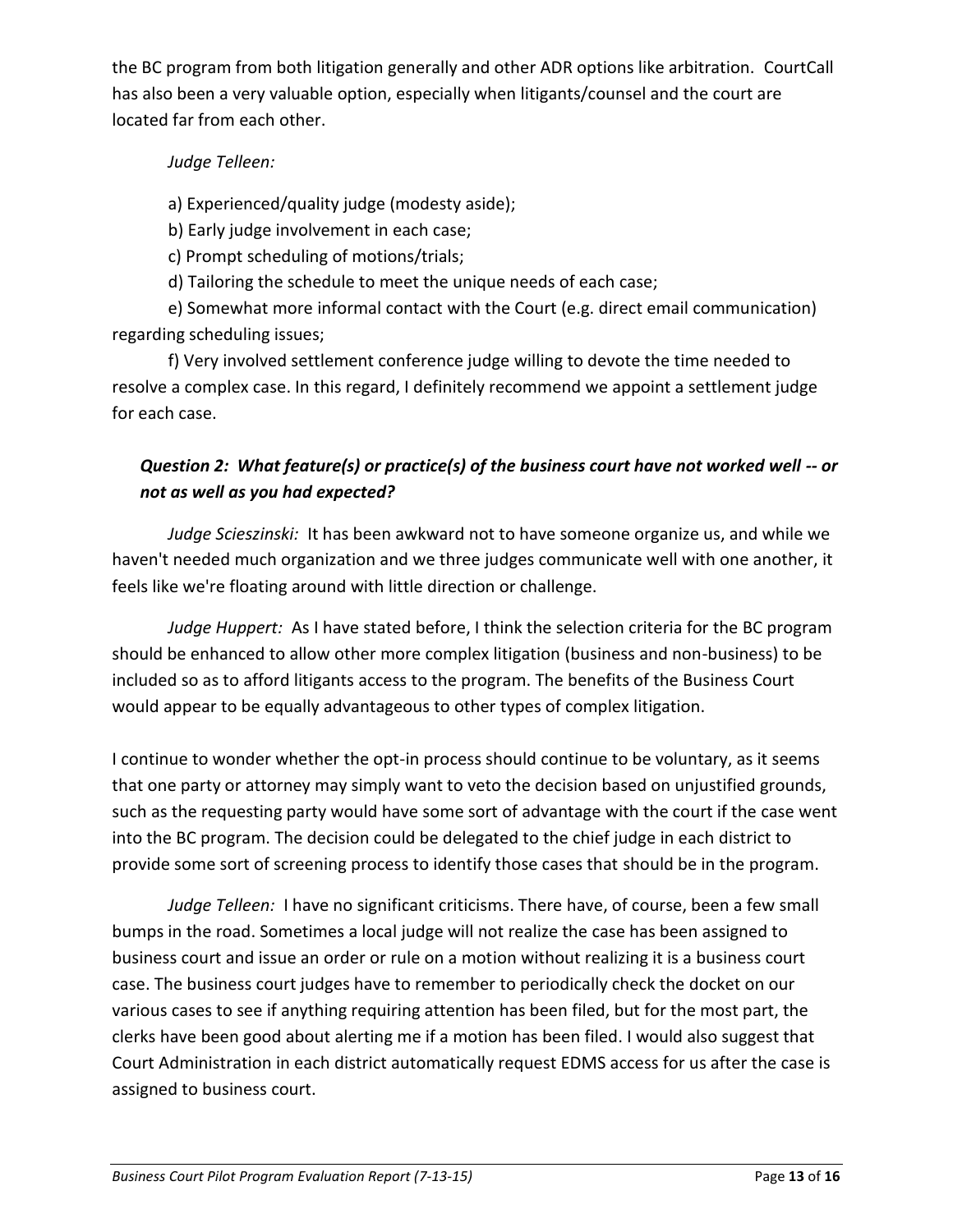# *Question 3: To what extent do you believe your business court workload involving cases outside your own district has created a burden on other judges in your district?*

*Judge Scieszinski:* Since the bulk of my work on the Business Court has been with 8th District cases, I believe little out-of-district work has fallen on my colleagues. I'm not sure that's the perception, since folks assume that a pilot project of substance translates into a major time commitment (which it does), and they don't necessarily realize that I'm actually working 8th District cases when I am. They also do not have a clue how much time I put in outside of what many judges think of as their work-day hours.

*Judge Huppert:* Not at all. This is in large part because most of the out-of-district cases have all resolved without the need for a trial out of district. I've also benefited from the timing of these assignments--most of the work I've had to do was when I was on a general trial assignment. This year, I've been assigned to family law, but have only really had to pay attention to one case (which involves Des Moines counsel and has not required any travel).

*Judge Telleen:* I have tried two significant week-long cases out of my district with significant time required or the trial themselves and issuing a ruling in the bench trial. However, I have heard no complaint that this has created an undue burden on the other judges. Of course, someone is required to take on the cases I would have otherwise handled, but I have very cooperative colleagues and have heard no complaints. Ideally, the trial weeks could be treated as a judge exchange whereby the district/county with the business court case would send a judge (if needed) to the district/county of the assigned business court judge.

## *Question 4: What do you believe is the most significant contribution the business court project has made at this point in the project?*

*Judge Scieszinski:* This experiment has yielded some additional insight on the merits of specially-assigned judges who proactively address complex litigation needs.

*Judge Huppert:* Expanding the notion of specialized courts from family law, juvenile and criminal to the civil litigation arena. Allowing access to CourtCall as a means to provide quality communication from a number of remote locations and still maintain the integrity of the record.

*Judge Telleen:* One of the things we set out to do was to give litigants an experienced judge with at least some level of expertise in business related matters so they could be confident in a fair outcome. One of our goals was also to develop further judicial expertise. I think the business court has met these goals, but it is still a work in progress. For instance, in a relatively short period of time I have become far more familiar with commonly faced business issues, such as breach of fiduciary duty, oppression of minority shareholders, events giving rise to a dissolution of a corporation, fair value buyout, and the derivative nature of some claims. This business expertise adds value to our judicial system along with our other specialty courts.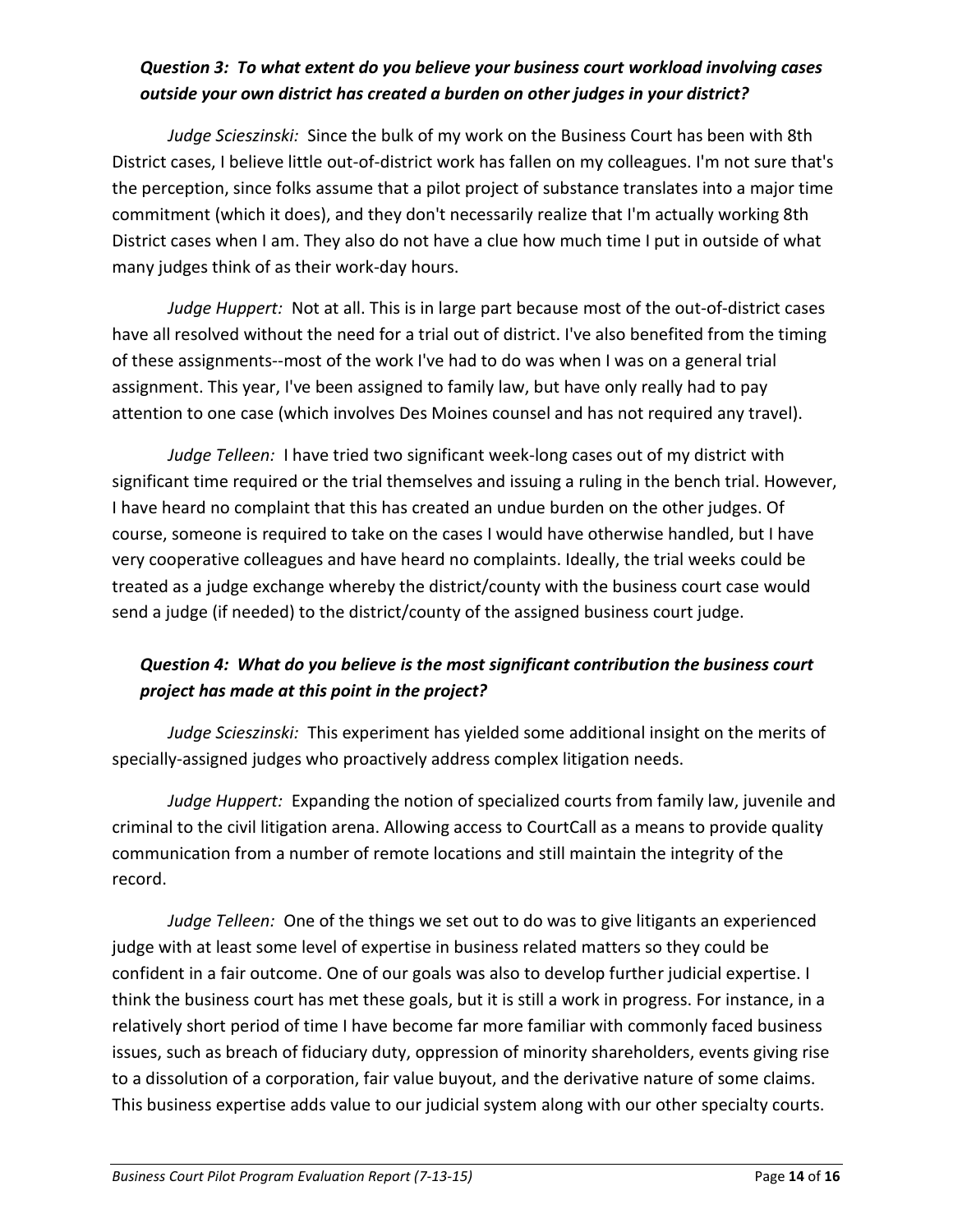## *Question 5: What two or three changes would you recommend for improving the business court's policies or practices?*

## *Judge Scieszinski:*

A) For case eligibility, I'd like to see us embrace "complex litigation" and ease away from the defined classes of cases set out in our application process. I hear a fair amount of comment that the categories are too precise, and I also observe that we have not adhered strictly to our own definitions. The pilot project could engender more enthusiastic support in the legal and judicial communities if it were better seen as a resource to help the courts process complex cases that otherwise drain resources from other dockets.

B) For case opt-in, I would like to see us progress to a system whereby a Chief Judge refers a complex case to this docket and then parties are allowed reasonable opportunity to object to the referral--with fair warning that an absence of objection may be deemed to be a consent. The dynamic of parties (and often counsel) at the outset of litigation is not conducive to agreeing on an opt-in; plus, attorneys struggle to envision how the Business Court can help them, and worry that it might complicate matters due to the remoteness of an assigned judge.

C) The specialty bench that handles Business/Complex cases could deliver more value, and be more sustainable, if it featured a judge from each of the judicial districts. This would better accomplish all of the goals of the Memorandum of Operation. Same-district judges would reduce or eliminate logistical issues (like inter-district scheduling, travel expense and time, and balancing the judges' normal workload). The assignment should factor in a judge's suitability (efficient, hard-working, training and experience in effective case management) and interest (willingness to be pro-active and embrace non-traditional techniques that really move litigation along).

*Judge Huppert:* (a) Expanding selection criteria (see above), and (b) Allowing for a "less than voluntary" process to be included in the BC program (see above).

*Judge Telleen:* I am open to allowing for a "less-than-voluntary" process to be included in the business court program, as suggested by Mike and Annette. However, at least at this juncture, I have significant reservations about expanding our mandate to include complex civil litigation in general. One of the main reasons for this concern is that I want to continue to develop my expertise relating to business matters. We are starting to develop a critical mass, and diverting our attention to complex tort matters, or simply difficult cases in general, may well hinder further development of expertise in business matters.

# *Question 6: How can state court administration improve its support for the business court judges and (or) the business court project in general?*